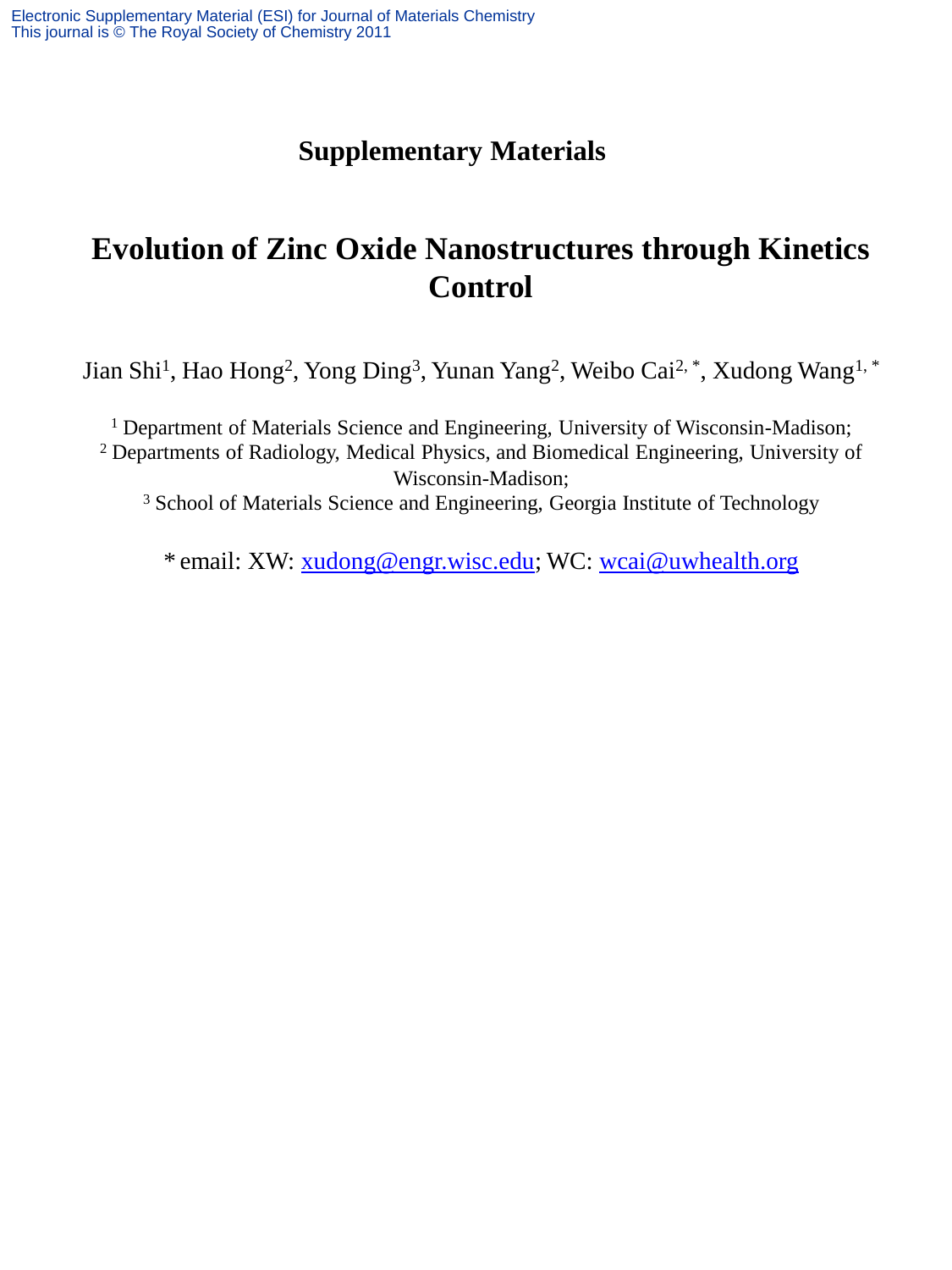

**Figure S1.** EDS spectrum of ZnO nanoflowers.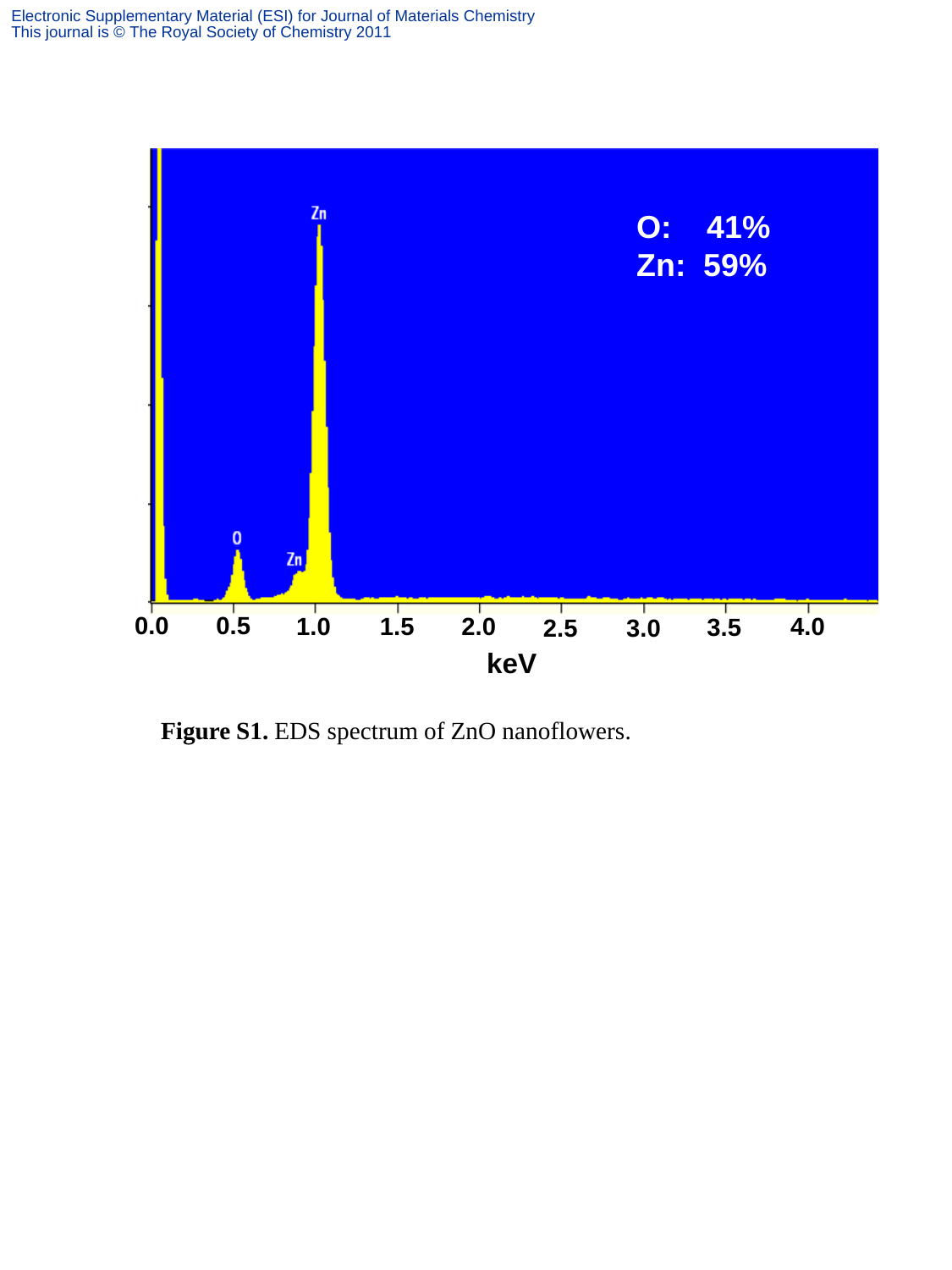

**Figure S2.** Vapor pressure of Zn over flat surface and spherical petal tip. The vapor pressure of Zn on flat surface is derived from ref. [S1], while the vapor pressure over petal tip can be computed by following equation, [S2]

$$
\ln(p_r / p_\infty) = \pm 2\sigma v / r k T
$$

Where  $p_r$  and  $p_\infty$  are the vapor pressure of curved surface and flat surface, respectively. *r* is the radius of the surface, σ is the surface tension and *v* is the

## **References:**

- S1. Alcock, C.B., Itkin, V.P. & Horrigan, M.K. Vapor-Pressure Equations for the Metallic Elements - 298-2500-K. Canadian Metallurgical Quarterly 23, 309- 313 (1984).
- S2. Hammel, E.F., The Vapor Pressure of Curved Surfaces. Journal of Chemical Education 35, 28-29 (1958).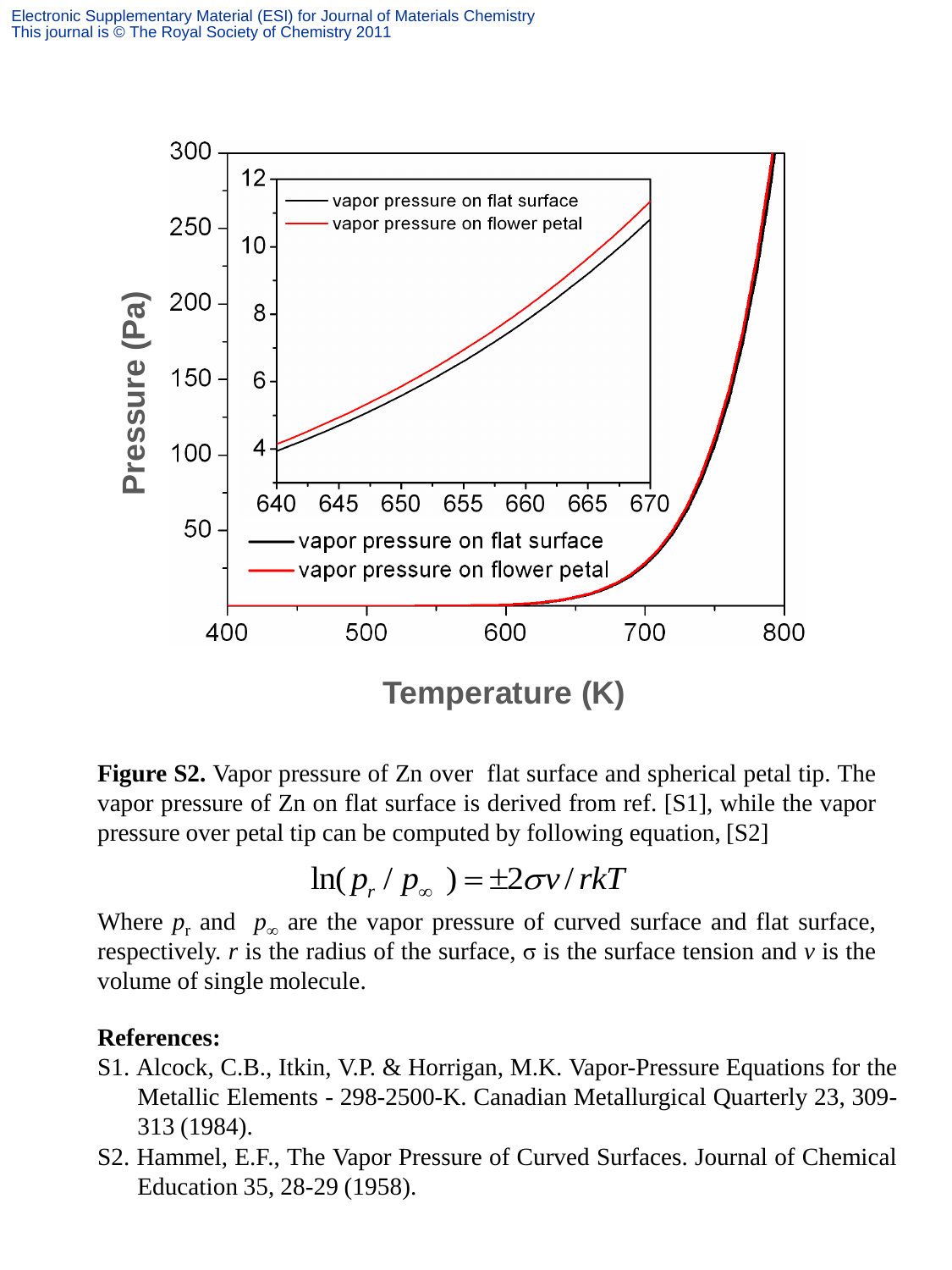

**Figure S3.** Temperature profile of furnace at different precursor temperatures: 1000 °C, 1100 °C, 1200 °C, 1300 °C, and 1400 °C. The region where nanoflowers form is highlighted by the grey rectangle.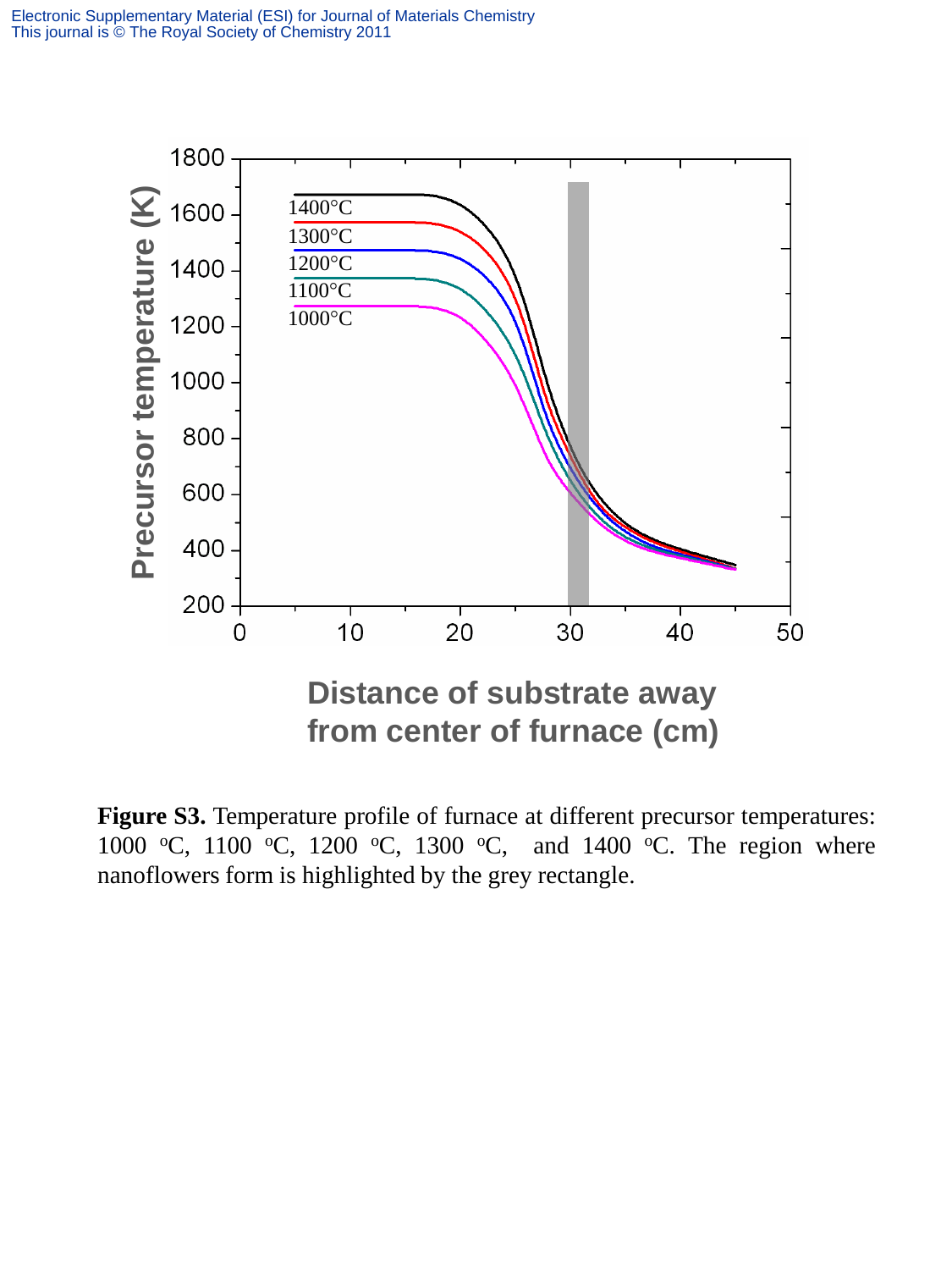

**Figure S4.** ZnO nanowires collected in region I. All the nanowires were single-crystalline and grew along the [0001] direction as illustrated in inset.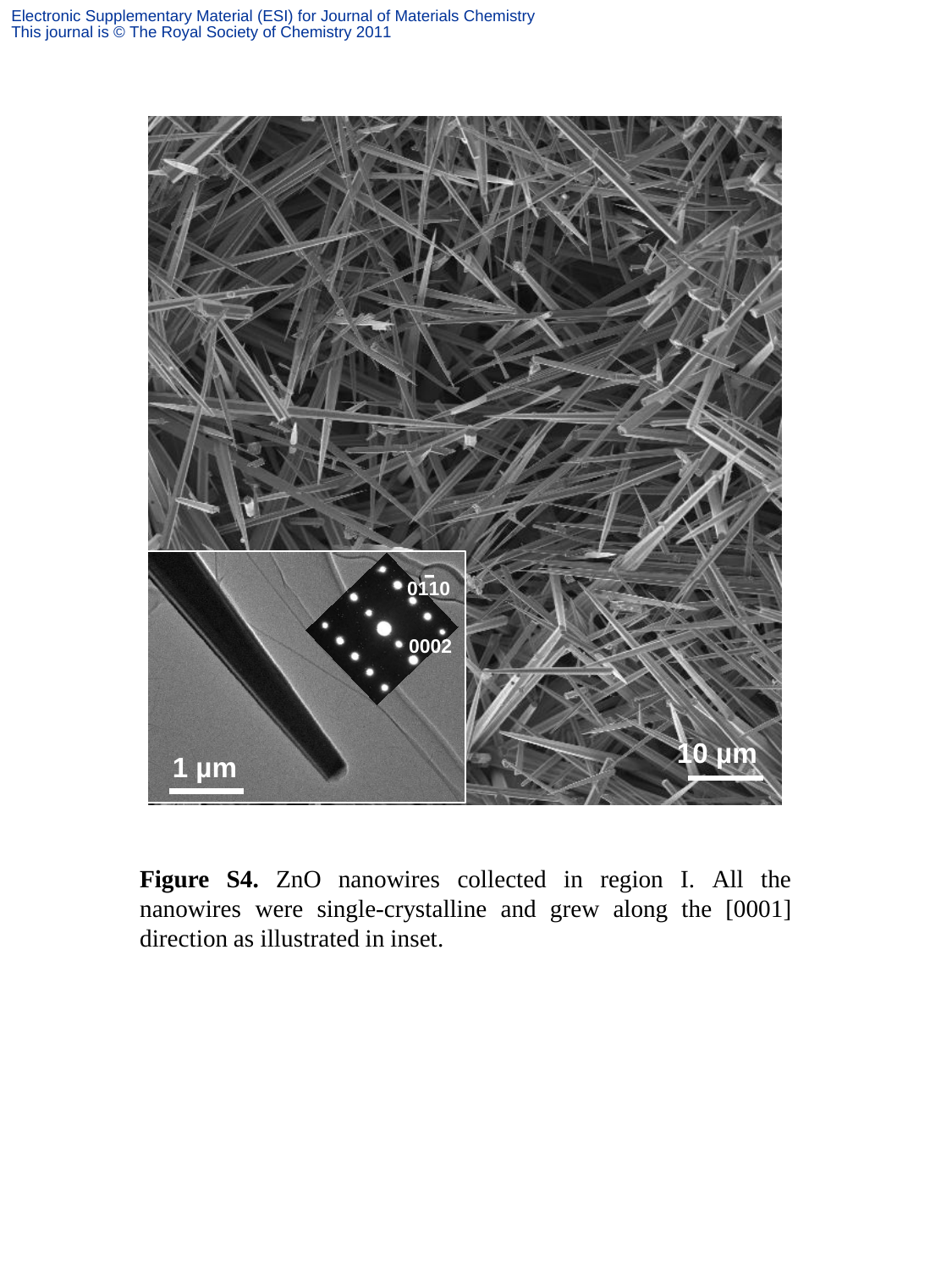

**Figure S5.** ZnO nanocombs that were observed in region II. Each cantilever of the nanocombs shows a flat tip indicating the absence of large quantity of Zn liquid state.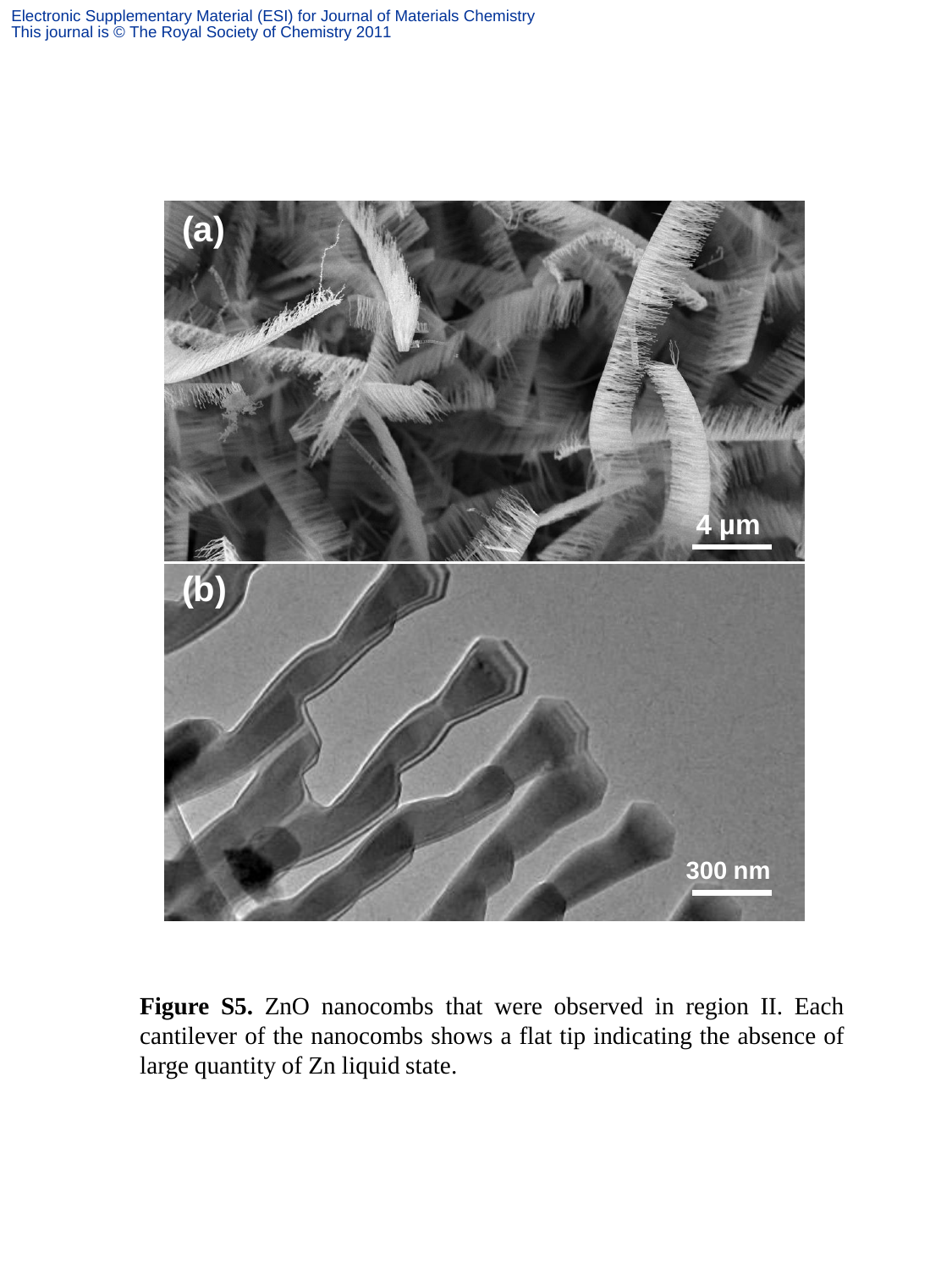

**Figure S6.** Bundles of small ZnO nanowires found between the region of nanoflower and nanocombs. A flat tip of the petal is observed to be the representative morphology of these small nanowires. Growth direction of these small nanowires is the same as the flower petals, which is along the [0001] direction.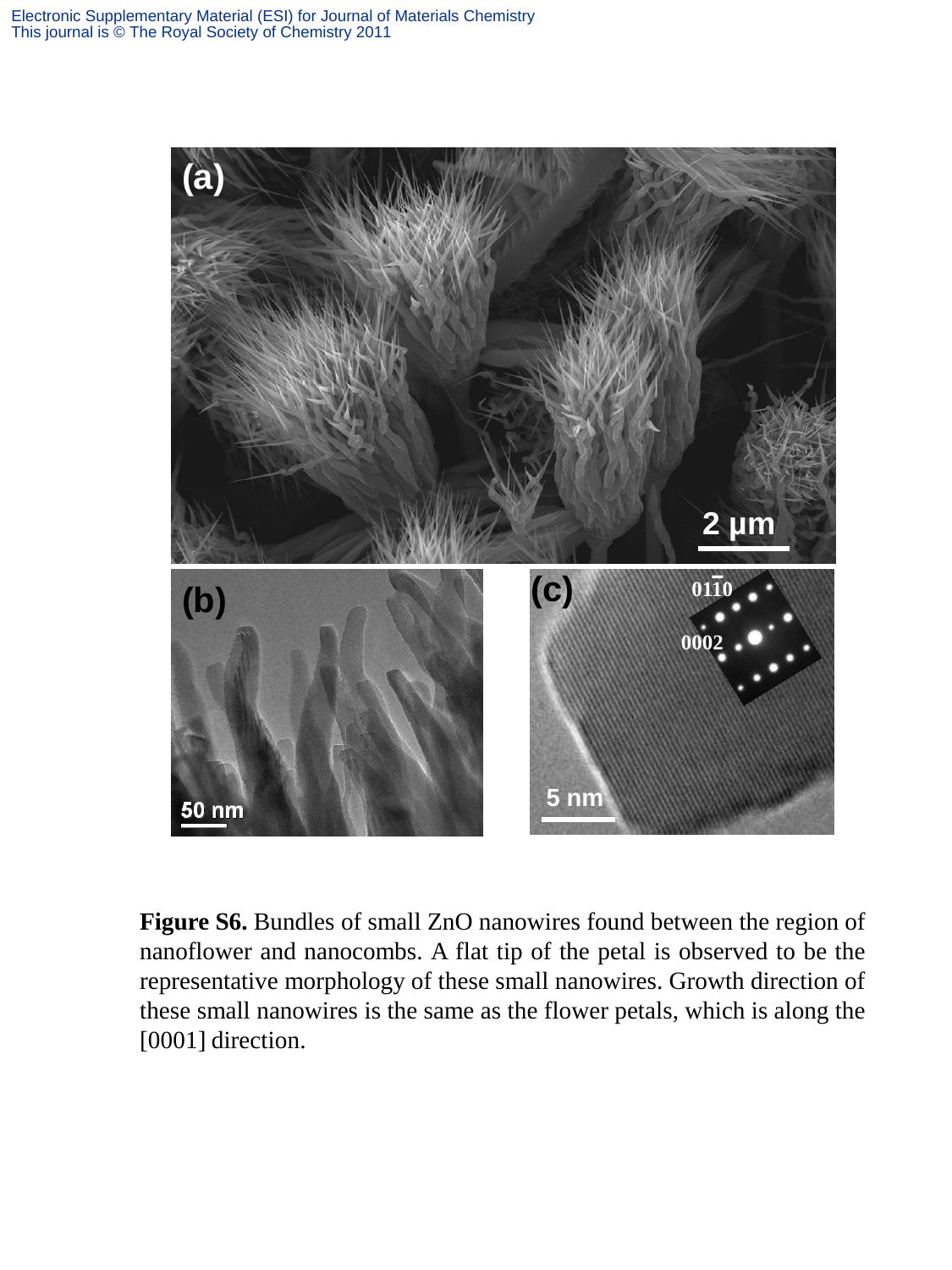

**Figure S7.** SEM image (a) and EDS spectrum (b) of Zn-ZnO core-shell nanowire structure collected in region IV. All the nanowires were very wavy and full of defects/dislocations.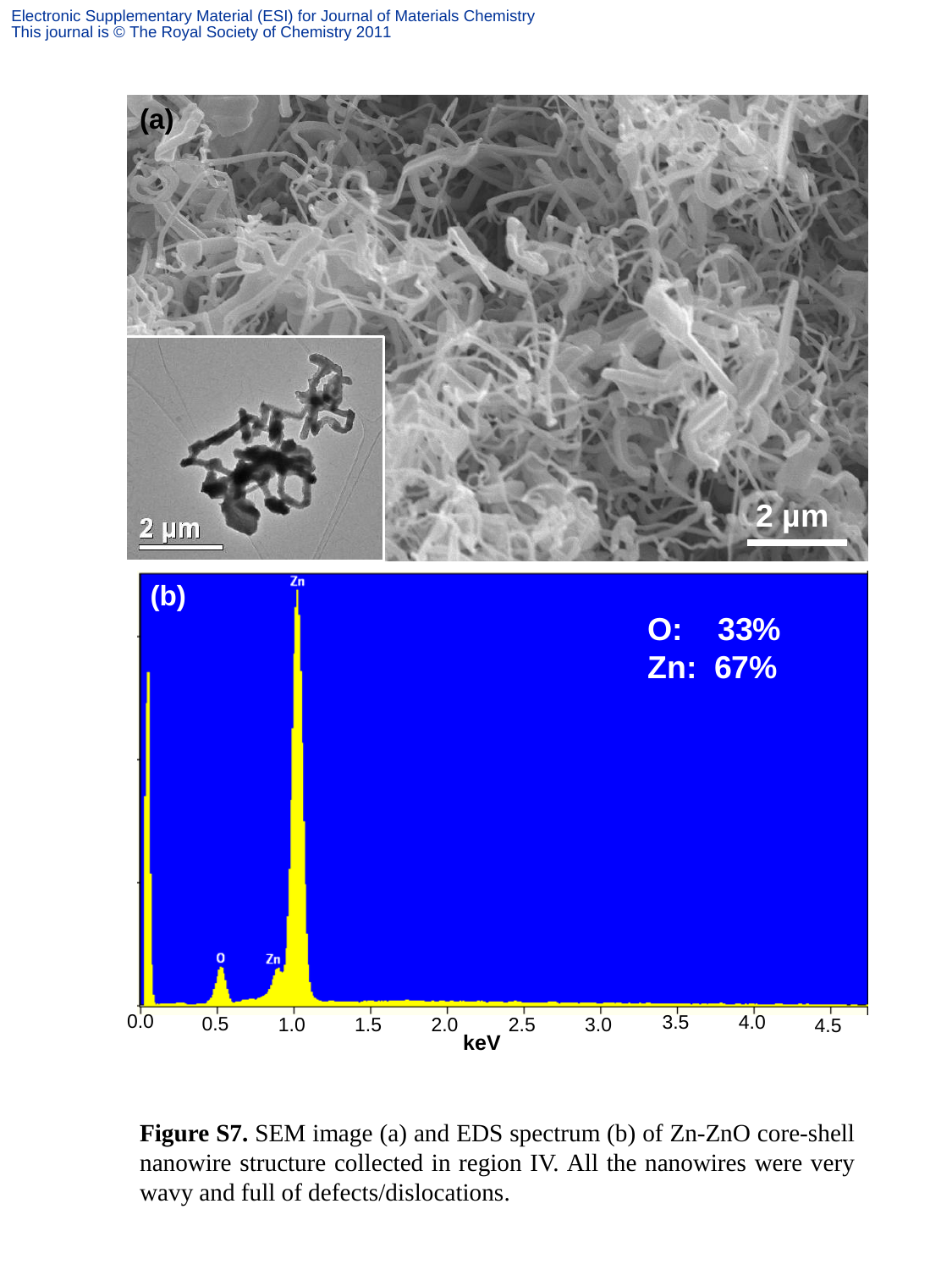## Electronic Supplementary Material (ESI) for Journal of Materials Chemistry This journal is © The Royal Society of Chemistry 2011



**Figure S8.** TEM analysis of the Zn-ZnO core-shell nanowires. (**a)** The presence of both the Zn and ZnO diffraction patterns. This suggests the existing of a possible epitaxial relationship between the Zn core and ZnO shell. (**b)** Morie fringes verify the epitaxial relationship. These evidences support the Wagner oxidation theory as described in main text.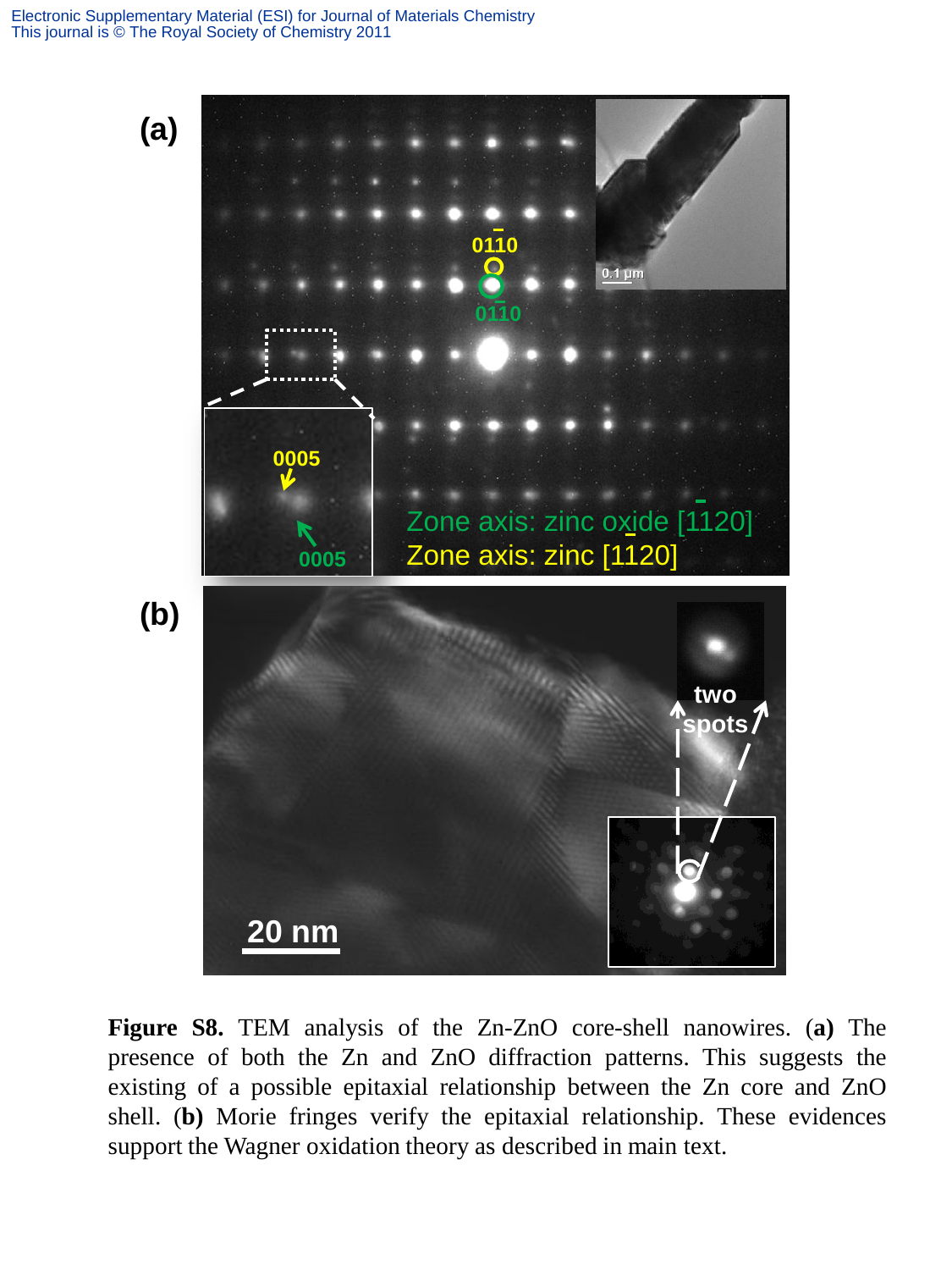

**Figure S9.** SEM image **(a)** and EDS spectrum **(b)** of metallic Zinc nanostructures which appeared black on the substrate.